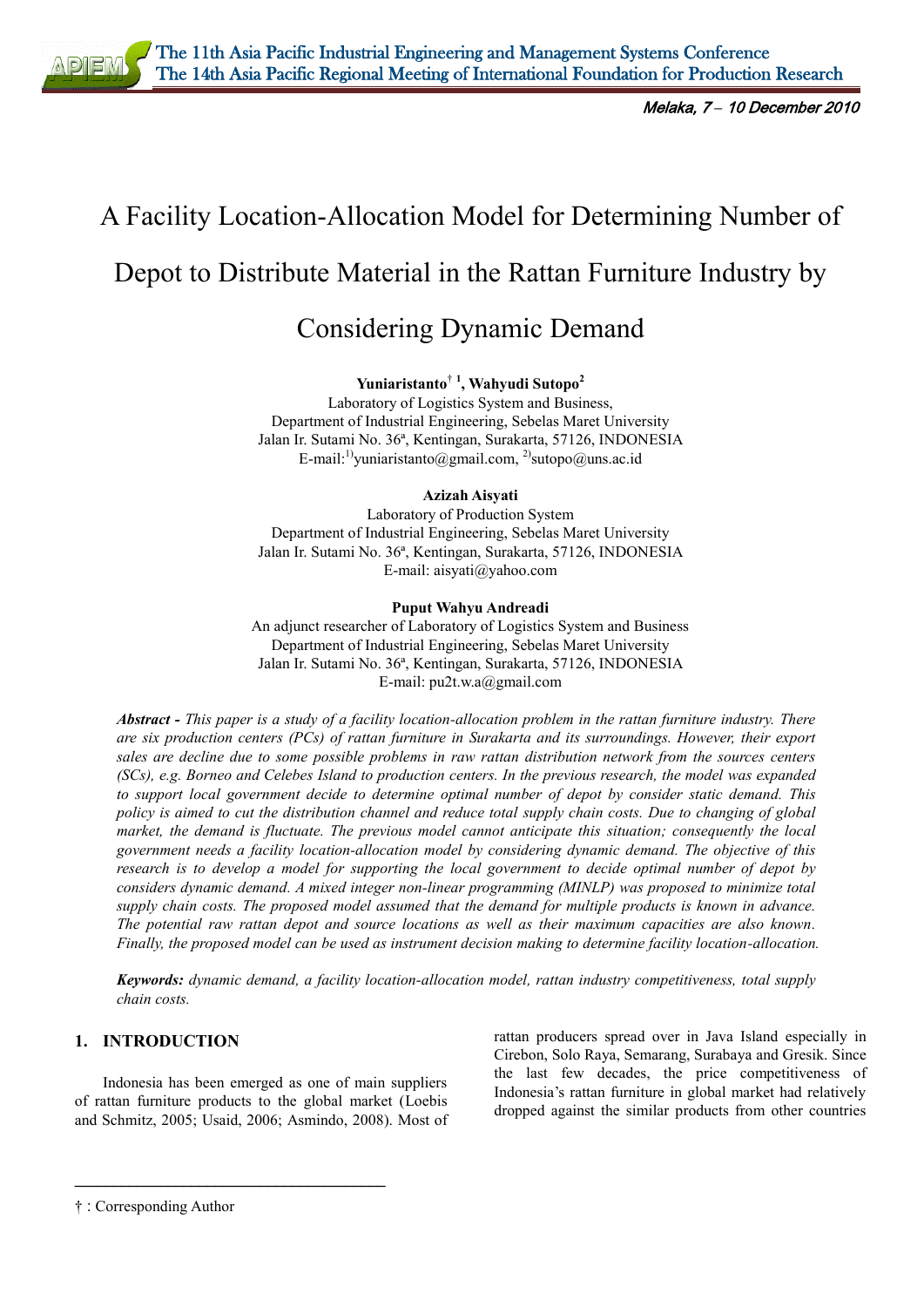(Tambunan, 2006). The manufacturers from Solo Raya also suffered this condition (Sutopo, 2007). There are six production centers (PCs) of rattan furniture *i.e.* Trangsan, Luwang, Grogol, Baki, Kartasura and Surakarta (Yuniaristanto, *et. al*, 2009; 2010). The raw material and/or raw rattan come from Borneo and Celebes Island. The supply chain from origin to destination is very long, involves many distribution channels and organized by Inter-island traders and logistics companies. This network was triggering some possible problems in raw rattan supply for instant: unsustainable and insufficient of raw rattan supply; inconsistence of raw rattan quality; and high fluctuation of raw material cost (Sutopo, 2007; Reichert, 2007). Whereas, Indonesia is a main producer 85% rattan in the world and the rest 15% of world rattan supply spread over in many countries such as China, Philippines, Myanmar, Vietnam, Africans and South America (Asmindo, 2007). For solving raw rattan problems, Asmindo Solo region has been pursuing a plan to establish a raw material storage facility for furniture producers in Solo region (Reichert, 2007). Furthermore, this plan needs further support to ensure the synergy and involvement from all stakeholders, especially local government and related institutions, to strengthen the rattan industry competitiveness.

Yuniaristanto, *et. al* (2009; 2010) proposed the new supply network which reduces the number of echelons and establish the raw rattan depot to supply raw material to the rattan industries in Solo Raya. We consider the capacitated, two stage, multi commodity, multi-periods, dynamic facility location with the reopening and closing costs. Those 2 models were expanded to offer alternatives solution for local government or Asmindo Solo Region when will determine optimal number of depot. The previous models have not considered the inventory and processing cost of raw rattan at the depot.

# **2. PROBLEM DESCRIPTION**

This research is not only for solving the real problem of raw rattan material supply chain network in Solo Raya but also trying to fill the research gaps in the area of facility location-allocation. We investigated the real condition to determine the relevant system then we studied several researches available regarding this issue performed before. The relevant system of the problem is illustrated in Fig. 1. It consists of three main components namely supply side, demand side, and location-allocation center. The design of raw rattan distribution network is adopted from Yuniaristanto, et. al., (2009). This relevant system was captured trading activities from multiple sources and involved farmers, local collector, sources centers (SCs), rattan depot, and production centers. The procurement will

be given to the first trader and local collector then the raw material supplied will be stored in the depot. Therefore, rattan depot had 2 objectives as follow: to guarantee the sustainability and sufficiency of raw rattan supply and to keep raw material cost at low fluctuation. The simplifications of real system are described as follow:

- The rattan SCs locations and their demand for multiple products are known in advance,
- The rattan PCs locations and their demand for multiple products are known in advance, and
- The potential raw rattan depot locations as well as their maximum capacities are also known, *i.e.* Grogol, Baki, Transan, Tembusan and Luwang.



Figure 1: An overview of relevant system

Many contributors, for instant Jayaraman and Pirkul (2001), Canel *et al.* (2001), Wouda *et al*. (2002), Klose and Drexl (2005), Altiparmak et al. (2005); Schulze and Li (2009), Behmardi and Lee (2009), Yuniaristanto, *et. al* (2009; 2010) have dealt with the location-allocation problem considering multi-stages, multi commodity and multi-periods. Jayaraman and Pirkul (2001) developed a facility location-allocation model using heuristics procedure and considering static demand. The rest models were developed considering dynamic demand. Klose and Drexl (2005) review some of the work which has contributed to the current state-of-the-art of facility location-allocation model. Hinojosa *et al.* (2008) investigate a dynamic two-echelon multi-commodity location model where potential new facilities can be opened and existing facilities can be closed. Schulze & Li (2009) and Behmardi & Lee (2009) were developed models considering supply chain strategies such as commonality and postponement strategies and dynamic supply chain. Yuniaristanto, *et. al* (2009; 2010) proposed a facility location-allocation model for distributing raw rattan material considering dynamic demand.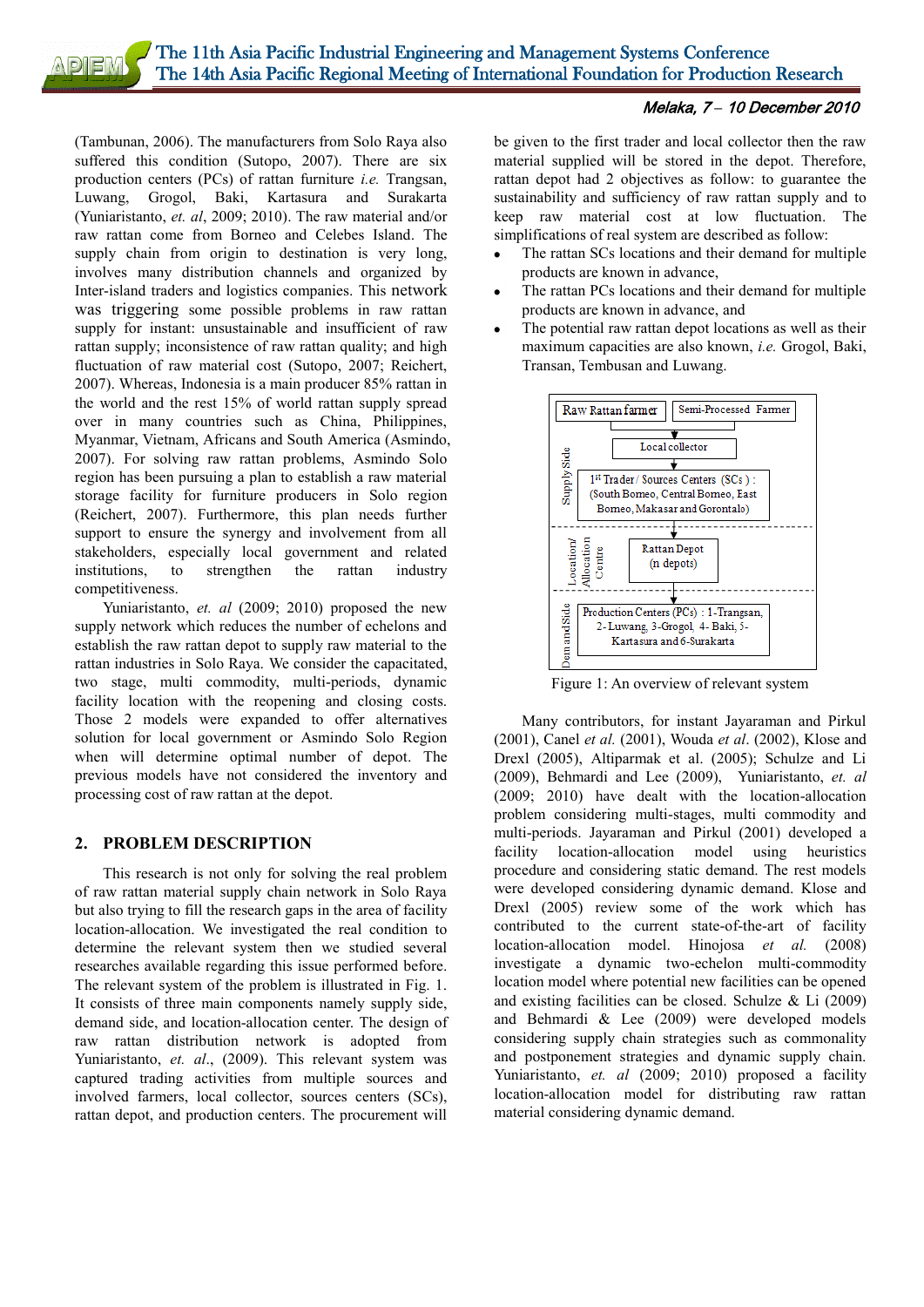The objective of this research is to develop the capacitated, two stage, multi commodity, multi-periods, dynamic facility location with the reopening and closing costs by considering inventory and processing cost of raw rattan. Furthermore, Supply Chain Management (SCM) may be able to solve it because the problems above can be seen as an integration of key business processes from the integrated system point of views that include people (SCs), materials (raw rattan), equipments (distribution channels), and energy (financial and information). The integration of key business processes is required to achieve the suitable economic results and to leverage benefits (Simchi-Levi, *et al*. 2003, Chopra and Meindl, 2004). In this work, a strategic level of supply chain network design problem is addressed, that is the decision on number and location of rattan depot to guarantee the sustainability and sufficiency of raw rattan supply at rational price for producers.

#### **3. THE DYNAMIC LOCATION-ALLOCATION MODEL**

This paper deals with a multi-period two echelons multi-commodity capacitated facility location problem (Fig. 2). The objective is to minimize total supply chain costs such as procurement cost, transportation cost, holding cost, raw rattan processing cost, depot fixed cost as well as reopening and closing costs during the planning horizon. The model developed uses the following notations:

Sets:

- $t \in$ Set of time periods,
- $i \in$ Set of suppliers,
- $j \in$ Set of potential depots,
- $k \in$ Set of production centers,
- $n \in$ Set of semi-finished rattan

Decision variables:

- *Xijt* The total volumes of raw rattan that is shipped to potential depot *j* from potential supplier *i* in time *t*,
- *Yjknt* Indicate 1 if semi-finished rattan *n* is delivered from potential opened depot *j* to production centers *k* in time *t* and 0 otherwise,
- $g_{jt}$  Indicate 1 if the potential depot *j* is opened to the and 0 otherwise,
- *Ajnt* The total volumes of semi-finished rattan *n* that is processed at depot *j* in time t,
- $B^+$  *jt* The on-hand stock of raw rattan at depot *j* in period *t*,
- $B^-$  *jt* The shortage of raw rattan at depot *j* in period *t*,
- $I^+{}_{\eta j t}$ The on-hand stock of semi-finished rattan *n* at depot *j* in period *t*,
- *I njt* The shortage stock of semi-finished rattan *n* at depot *j* in period *t*.

Parameters:

- $Cb_i$  Procurement cost of raw rattan from supplier *i* in period *t*.
- $C_t$ <sup>*ijt*</sup> Transportation cost of raw rattan from supplier *i* to depot *j* in period *t.*
- $C_{\text{t}_{\text{int}}}$  Transportation cost of semi-finished rattan *n* from depot *j* to production center *k* in period *t.*
- $Cp_{int}$  Processing cost of semi-finished rattan *n* at depot *j* in period *t*
- $H_i$  Holding cost of raw rattan at depot *j* in period *t*.
- $E_{it}$  Shortage cost of raw rattan at depot *j* in period *t*
- $H_{int}$  Holding cost of semi-finished rattan *n* at depot *j* in period *t*.
- *E<sub>jnt</sub>* Shortage cost of semi-finished rattan *n* at depot *j* in period *t*  $F_{jt}$  Fixed cost of depot *j* in period *t*.<br>  $N_{jt}$  Holding capacity of depot *j* in period *t*.<br>
S<sub>*it*</sub> Supply capacity of supllier *j* in
- Fixed cost of depot *j* in period *t*.
- *Holding capacity of depot <i>j* in period *t*.
- Supply capacity of supllier *j* in period *t*.
- $a_{jt}$  Reopening cost of depot *j* in period *t*.
- 
- $b_{jt}$  Closing cost of depot *j* in period *t*.<br> $D_{knt}$  Demand of semi-finished rattan *Demand of semi-finished rattan <i>n* from each of production center *k* in period *t*.
- *r<sup>n</sup>* Fraction of raw rattan that processed to be semi-finished rattan *n*





The following objectives function is used in the formulation of minimal supply chain costs:

$$
Z_{\min} = \sum_{t=1}^{T} \sum_{j=1}^{J} \left( \sum_{n=1}^{N} (P_{jnt} X_{ijt}) + \sum_{i=1}^{J} C t_{ijt} X_{ijt} \right) + \sum_{k=1}^{K} \sum_{n=1}^{N} C t_{jknt} Y_{jknt} D_{knt} \right) +
$$
  
\n
$$
Z_{\min} = \sum_{t=1}^{T} \sum_{j=1}^{J} \left( \sum_{n=1}^{N} \hat{H}_{jnt} I_{jnt}^{+} + E_{jnt} I_{jnt}^{-} \right) + \hat{F}_{jt} g_{jt} +
$$
  
\n
$$
\left( \sum_{n=1}^{J} \hat{H}_{jnt} I_{jnt}^{+} + E_{jnt} I_{jnt}^{-} \right) + \hat{F}_{jt} g_{jt} +
$$
  
\n
$$
\left( \sum_{n=1}^{J} \hat{H}_{jnt} (1 - g_{j,(t-1)}) \right)
$$
  
\n(1)

Subject to:

$$
\sum_{j=1}^{J} \zeta_{ijt} \leq \zeta_{it}, \forall t
$$
 (2)

$$
\sum_{k=-n}^{K} \sum_{n=-j}^{N} j_{knt} D_{knt} + 3_{jt} + \sum_{n=-j}^{N} j_{nt} \leq \zeta_{jt} W_{jt}, \forall t
$$
\n(3)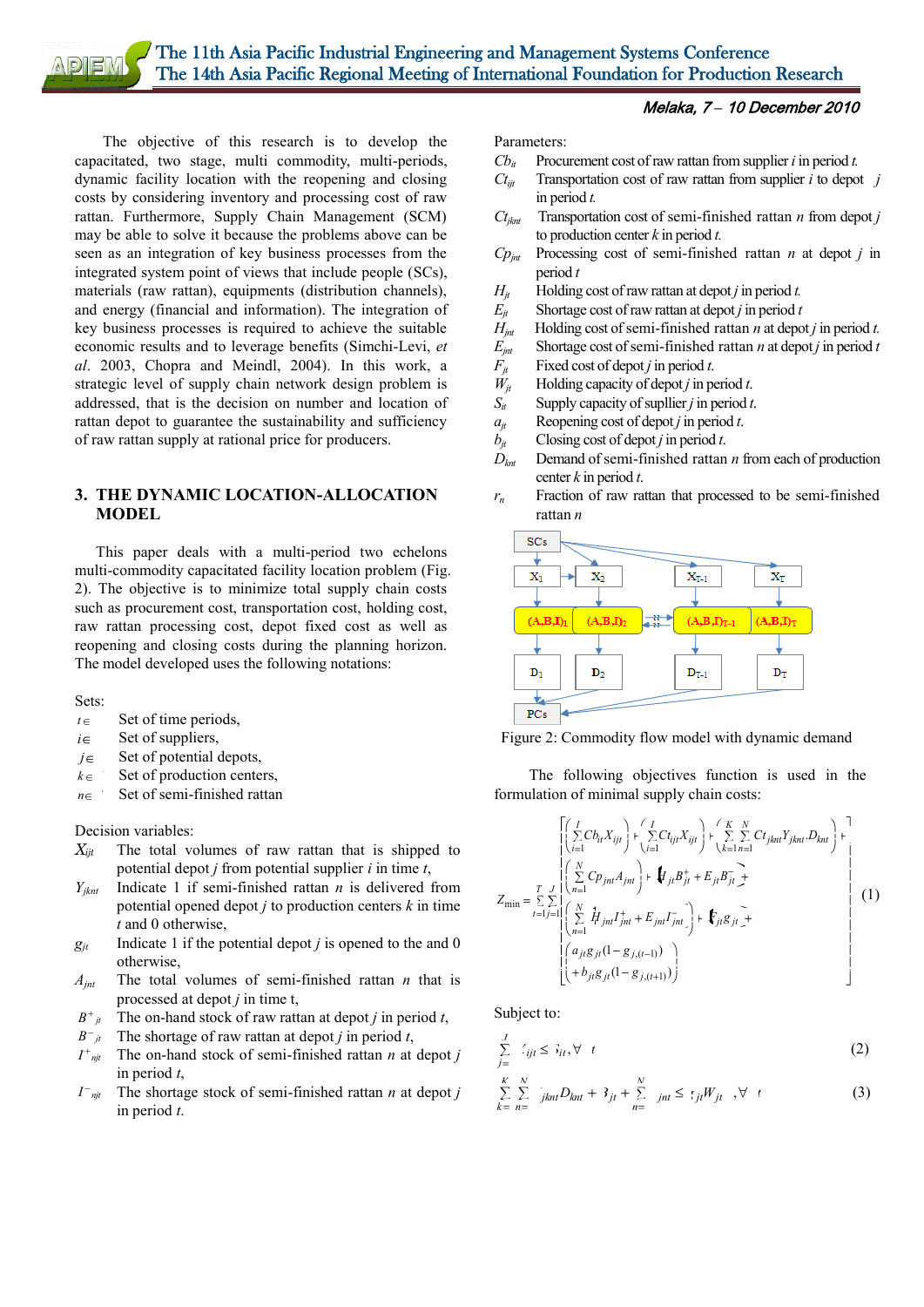# The 11th Asia Pacific Industrial Engineering and Management Systems Conference The 14th Asia Pacific Regional Meeting of International Foundation for Production Research

$$
\sum_{j=1}^{J} j_t \le V_t, \forall
$$
\n(4)

$$
\sum_{j=1}^{I} \left( \int_{j+1}^{t} x_j \, dt \right) = \int_{0}^{I} \left( \int_{0}^{t} \, dt \right) \, dt \tag{5}
$$

$$
B_{jt} = 3_{j(t-)} + \sum_{i=1}^{I} i_{jt} - \sum_{n=1}^{N} u A_{jnt}, \forall t
$$
 (6)

$$
I_{jnt} = \sum_{jn \blacktriangleleft - \frac{1}{n}} \frac{4_{jnt} - \sum_{k=1}^{K} \lambda_{in} Y_{jknt} , \forall n, t \tag{7}
$$

$$
A_{jnt} = \sum_{k=1}^{K} \lambda_{knt} Y_{jknt} , \forall n, t
$$
 (8)

$$
B_{jt} = 3_{jt}^+ - 3_{jt}^- \quad \forall \quad t \tag{9}
$$

$$
I_{jnt} = \dot{I}_{jnt} - \dot{I}_{jnt}, \forall n, t
$$
 (10)

$$
Y_{jknt}, g_{jt} \in \{1\} \forall k, n, t \tag{11}
$$

$$
X_{ijt}, A_{jnt}, B_{jt}^+, B_{jt}^-, I_{jnt}^+, I_{jnt}^- \ge 1, \forall j, n, t
$$
 (12)

The constraint set (2) ensures that each supplier is shipped raw rattan under their capacity. The constraint set (3) represents the capacity restriction of potential depots. The constraint set (4) ensures that we locate at most  $W_t$ depots. Equation (5) guarantees that each PCs is only connected to one depot. Equation (6) sets a balance between the raw rattan processed to stock of raw rattan. Set equations  $(7) - (10)$  ensure that the stock of semifinished rattan is sufficient to fulfill PCs demand. Constraint set (11) enforces the binary number of the decision variables and constraint. Equation (12) enforces the non-negativity restriction on the decision variables used in the model.

#### **4. SOLUTION METHOD AND ANALYSIS**

The optimal solution can be obtained by solving the preemptive of the mixed integer non-linear programming (MINLP) above. The methodology to solve the proposed problem is described as follow: (i) set the parameters of the a facility location-allocation; (ii) formulate the objectives function in the MINLP; (iii) formulate all the constraints of the solution model, and (iv) solve this model by using software Premium Solver Platform V9.0.

In order to illustrate the capabilities of the proposedmodel, a numerical example has been studied. Data input was obtained from Indonesia Furniture Association, Industrial and Trading Department of Sukoharjo and Surakarta Regencies, and Rattan Industries in Solo Raya. We were calculated decision variables for five years planning horizon. The results are summarized as below:

The Depot in Luwang should be opened and operated at the beginning until the end of horizon planning, while depot in Baki will be opened at second year,

#### Melaka, 7 *–* 10 December 2010

- During first year, all PCs demand will supplied by the depot in Luwang then the depot in Baki will change to support rattan for Trangsan production center.
- The allocation of raw rattan from SCs to Depots is presented in Appendix-Table 1.
- The location of raw rattan from Depots to PCs is presented in Appendix-Table 2.
- The total supply chain cost in current system is Rp. 113.526 billions while proposed system will only expend Rp. 77.567 billions. The proposed system will reduce costs up to 31.67% (Appendix-Table 3).

#### **5. SUMMARY AND EXTENSIONS**

A proposed location-allocation model is formulated considering multi-stages, multi commodity, multi-periods and dynamic demand. The model can be used to make decisions not only the number and location of facilities, but also the decisions on purchasing and distributing of commodity. A mixed integer non-linear programming (MINLP) was proposed to solve this problem.

The ongoing research is dedicated to develop decision support system (DSS) for assisting model application. This paper has a certain limitation due to some assumptions to simplify the model. It is clear that the relaxation of these assumptions will provide additional challenges in future research.

#### **ACKNOWLEDGMENT**

The authors are grateful to the anonymous referees for the comments and recommendations that improve the paper. This research was partially founded by the DGHE, Ministry of National Education, Republic of Indonesia in **HIBAH BERSAING** Program FY2010.

#### **REFERENCES**

----, ASMINDO: Indonesia Furniture Association (2007), Overview Market Rattan Product and Outlook for the Furniture.

----, ASMINDO (2008), Overview of Indonesia Furniture and Handicraft Industry, Available: www.timbertradeactionplan.info-%20Indonesia.pdf. Accessed June 25, 2009.

----, USAID : The United States Agency for International Development (2006), EU Furniture Market Study–Summary, available: http:// pdf.usaid.gov//PNADH793.pdf. Accessed June 25, 2010.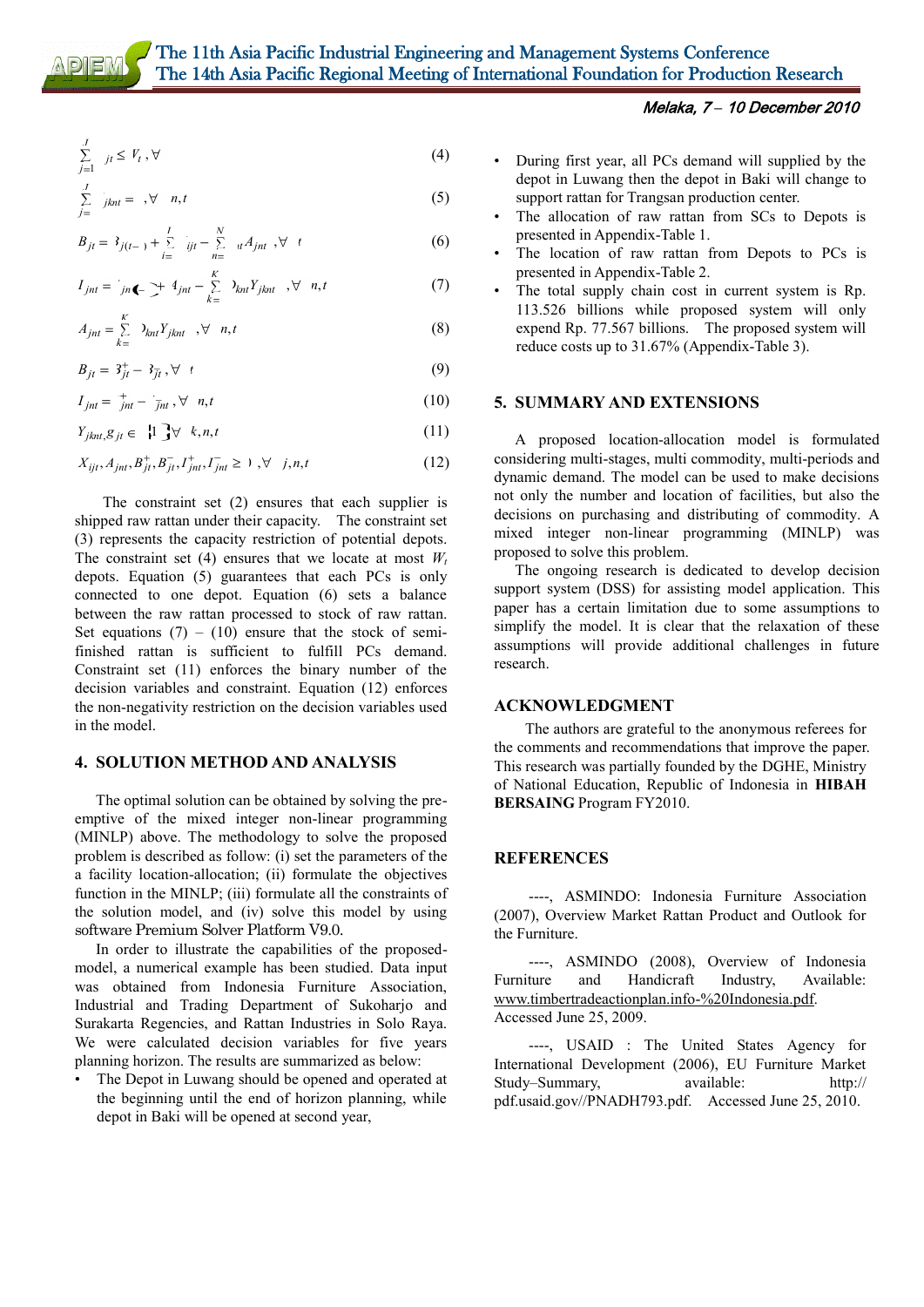The 11th Asia Pacific Industrial Engineering and Management Systems Conference **DIEM** The 14th Asia Pacific Regional Meeting of International Foundation for Production Research

#### Melaka, 7 *–* 10 December 2010

Behmardi, B. and Lee, S. (2009). Dynamic Multicommodity Capacitated Facility Location Problem in Supply Chain, *Proceedings of the 2008 Industrial Engineering Research Conference*, 1914-1919.

Canel, C., Khumawala, B. M., Law, J., and Loh, A. (2001). An algorithm for the capacitated, multi-commodity, multi-period facility location problem. *International Journal of Computers & Operational Research*, 28, 411- 427.

Chopra, S. and Meindl, P. (2004). *Supply Chain*  Management : Strategy, Planning, and Operations, 2<sup>nd</sup> Edition. Prentice Hall, Upper Saddle River, New Jersey.

Hinojosa, Y., Kalcsics, J., Nickel, S., Puerto, J. and Velten, S. (2008), Dynamic supply chain design with inventory. *Computer Operational Research.* 35(2),373–391

Jayaraman, V., and Pirkul, H. (2001), Planning and coordination of production and distribution facilities for multiple commodity. *European Journal of Operational Research, 133*, 394-408.

Klose, A. and Drexl, A. (2005), Facility Location Models for Distribution System Design, *European Journal of Operational Research,* 162(1), 4-29

Loebis, L and Schmitz, H. (2005): Java furniture makers: winners or losers from globalisation?, Available: www.standards.org.au, accessed July 17, 2010.

Reichert, C. (2007). *Rattan Furniture Value Chain Promotion in the Solo Region, Central Java, Indonesia.* GTZ-RED, Jakarta, Indonesia.

Schulze, L. and Li, L. (2009). Location-Allocation Model for Logistics Networks with Implementing Commonality and Postponement Strategies, *Proceedings of the International MultiConference of Engineers and Computer Scientists*, Vol II. (March 18 - 20, 2009, Hong Kong).

Simchi-Levi, D,. Kaminsky, P. & Simchi-Levi, E. (2003). *Designing and Managing the Supply Chain : Concept, Strategies, and Case Studies.* McGraw-Hill Higher Education, Singapore.

Sutopo, W. (2007), Mapping of Global Logistics Operating Systems in Indonesia: Rattan Industry Case Study, *Working Paper in Indonesia,* Laboratory of Logistics System and Business, Department of Industrial Engineering, Sebelas Maret University.

Tambunan, T. (2006). The Growth And Competitiveness of Indonesia's Wood Furniture Export, *Indonesian Chamber of Commerce and Industry,* Available: [www.kadin-indonesia.or.id/./KADIN-98-3023-](http://www.kadin-indonesia.or.id/enm/.../KADIN-98-3023-01082008.pdf)

[01082008.pdf,](http://www.kadin-indonesia.or.id/enm/.../KADIN-98-3023-01082008.pdf) accessed June 25, 2010.

Wouda, F.H.E., Van Beek, P., Van der Vorst, J.G.A.J. and Tacke, H. (2002), An application of mixed integer linear programming models on the redesign of the supply network of Nutricia Dairy Drinks Group in Hungary, *OR Spectrum*, 24, 449-465

Yuniaristanto, Sutopo, W., and Aisyati, A. (2009). A Facility Location-Allocation Model for Distributing Raw-Rattan Material To Increase the Rattan Industry Competitiveness: A Case Study. *Proceedings the 5th International Intelligent Logistics System Conferences,* 116.1– 116.7. (September  $27^{th}$  - 30<sup>th</sup> 2009, Gold Coast, AUSTRALIA).

Yuniaristanto, Sutopo, W., and Aisyati, A. (2010). A Facility Location-Allocation Model to Minimize Total Inbound Costs in The Rattan Furniture Industry, *Jurnal Teknik Industri,* 12(1), 17-24. (Published in Indonesian).

#### **AUTHOR BIOGRAPHIES**

**Yuniaristanto** is currently an assistant professor in the Department of Industrial Engineering, Faculty of Engineering, Sebelas Maret University. He obtained his Bachelor's degree in Industrial Engineering from Sepuluh Nopember Institute of Technology in 1999 and Master's degree in Industrial Engineering and Management from Bandung Institute of Technology in 2002. His research interest is at logistic systems and supply chain modeling. He can be reached at  $yuniaristanto( $\omega$ )gmail.com.$ </u>

**Wahyudi Sutopo** is currently an assistant professor in the Department of Industrial Engineering, Sebelas Maret University. He received a B.S. in Industrial Engineering from Bandung Institute of Technology in 1999 and a M.S. in Management Science from the University of Indonesia in 2004. Prior to joining Sebelas Maret University in 2003, he spent 4 years in PT. Panasonic Manufacturing Indonesia (was PT. Panasonic Gobel). He has research interests covering Logistics Systems and Supply Chain Management, Industrial Engineering Education, Performance Measurement System and Cost Analysis & Estimation. He can be reached at  $\frac{\text{subpo}(a)}{\text{uns.ac.id}}$ .

**Azizah Aisyati** is currently an associate professor in the Department of Industrial Engineering, Faculty of Engineering, Sebelas Maret University. She obtained her Bachelor's degree in Industrial Engineering from Sepuluh Nopember Institute of Technology in 1995 and Master's degree in Industrial Engineering and Management from Bandung Institute of Technology in 2002. She has research interests at production scheduling, production system and applied operations research. She can be reached at [aisyati@yahoo.com.](../../../../Documents%20and%20Settings/user/Local%20Settings/Temp/aisyati@yahoo.com)